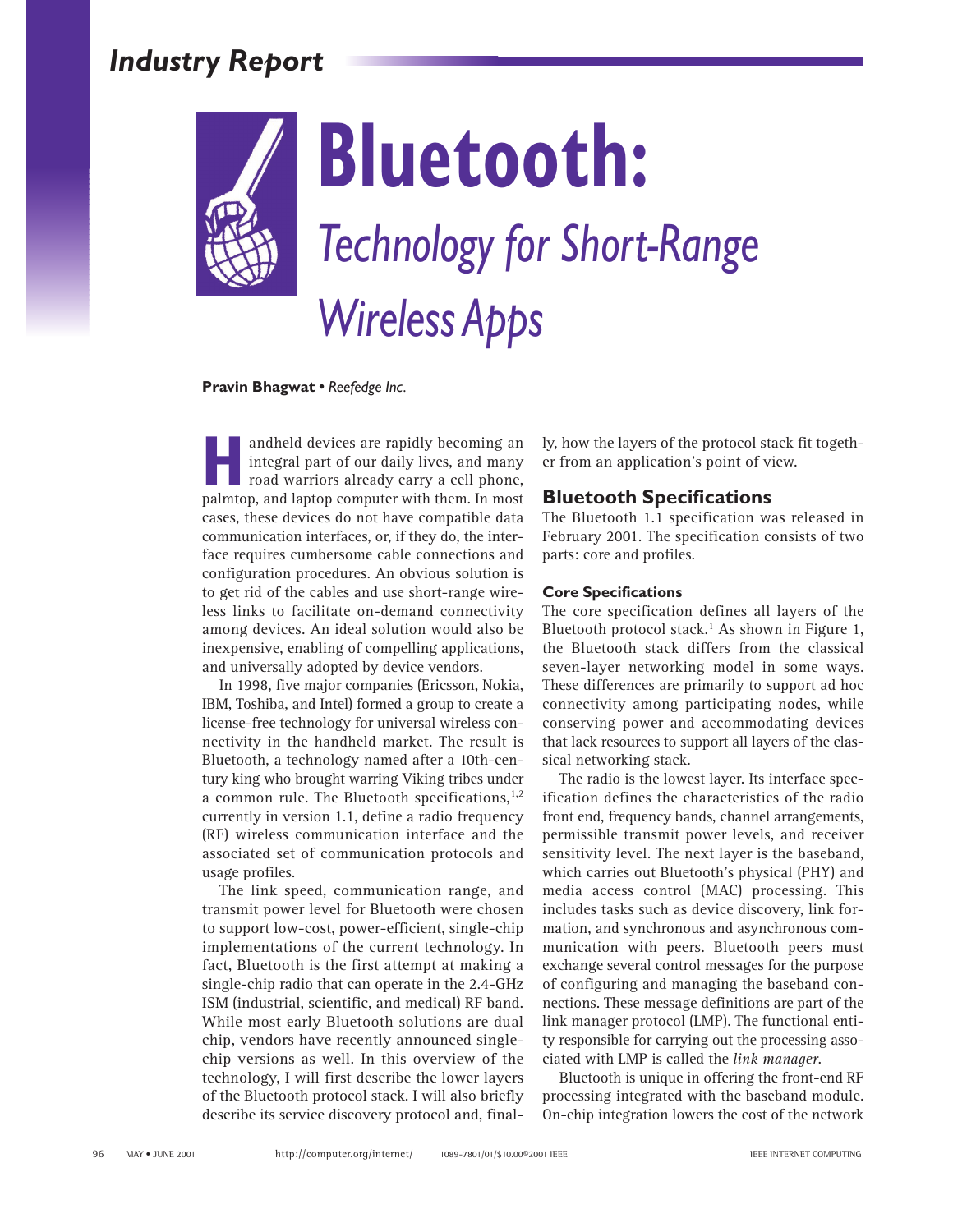

*Figure 1.The Bluetooth networking stack and chip.The design supports the integration of an analog radio front end, signal-processing elements, and baseband controller on a single chip.*

interface, and the small size makes it easy to embed Bluetooth chips in devices such as cell phones and PDAs. A Bluetooth chip can be connected to its host processor using USB, UART, or PC-card interfaces.

The Host Controller Interface (HCI) specification defines a standard interface-independent method of communicating with the Bluetooth chip. The software stack on the host processor communicates with the Bluetooth hardware using HCI commands. Since no hardware-specific knowledge is needed, the Bluetooth stack software can easily be ported from one Bluetooth chip to another. The HCI layer is part of the Bluetooth stack, but it doesn't constitute a peer-to-peer communication layer since the HCI command and response messages do not flow over the air link.

The logical link control and adaptation protocol (L2CAP) specification can be viewed as Bluetooth's link layer. Usually, L2CAP and layers above it are implemented in software. L2CAP delivers packets received from higher layers to the other end of the link. Bluetooth devices can establish an L2CAP connection as soon as they are in range of each other. A client device then needs to discover the services provided by the server device.

The service discovery protocol (SDP) defines the means by which the client device can discover services as well as their attributes. The SDP design has been optimized for Bluetooth. It defines only the discovery mechanisms; the methods for accessing those services are outside its scope.

The RFCOMM specification defines a method of emulating the RS-232 cable connection on top of the Bluetooth airlink. RFCOMM supports legacy

applications that use the COM port to communicate with the peer host. For example, point-topoint (PPP) protocols expect a serial line interface from the lower layer. Since PPP provides a packet-oriented interface to the higher layers, all packet-based network and transport protocols, including TCP/IP, can be supported on top of PPP. More efficient methods of running IP over Bluetooth are currently under development.

## **Profile Specifications**

Vendors can use the services offered by the Bluetooth stack to create a variety of applications. Because interoperability is crucial to Bluetooth's operation, the Bluetooth SIG has defined profile specifications to support it.<sup>2</sup> The current specifications include 13 profiles listed in Table 1 (next page).

The profiles specify controller and stack parameter settings as well as the features and procedures required for interworking among Bluetooth devices. All vendor implementations of these profiles are expected to be interoperable. The Bluetooth certification authority uses the profiles to test and certify compliance, and grants use of the Bluetooth logo only to products that conform to the methods and procedures defined in the profiles.

# **Radio Front End**

The 2.4-GHz ISM band in which Bluetooth operates is globally available for license-free use. Europe and the United States allocate 83.5 MHz to this band, but Spain, France, and Japan allocate less. To accommodate these differences, 79 channels spaced 1 MHz apart are defined for Europe and the U.S., and 23 RF channels spaced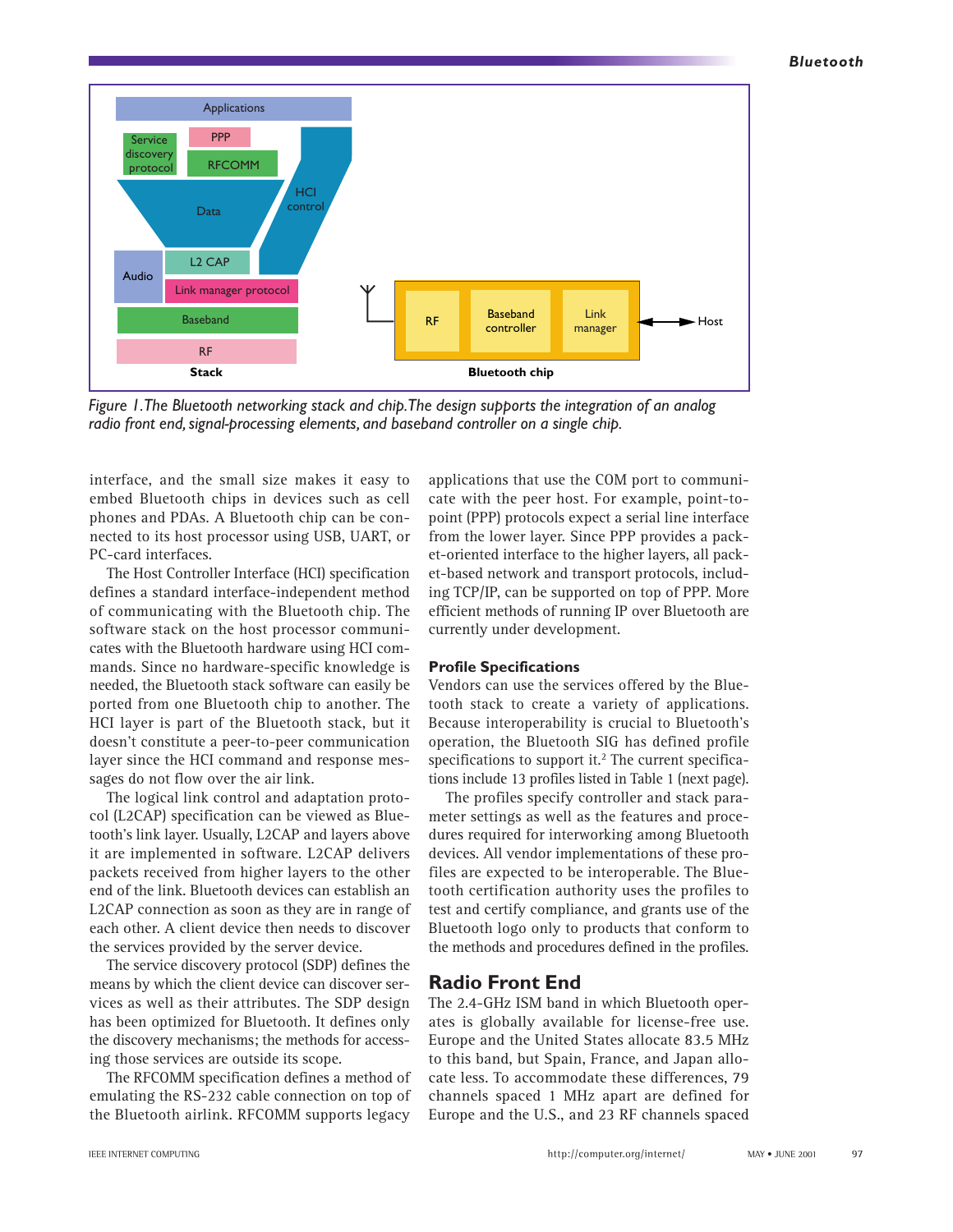| Table 1. Profiles defined in Bluetooth 1.1 specifications. |                                                                                                                          |  |  |  |  |  |
|------------------------------------------------------------|--------------------------------------------------------------------------------------------------------------------------|--|--|--|--|--|
| Use case                                                   | <b>Description</b>                                                                                                       |  |  |  |  |  |
| Generic access                                             | Generic procedures for discovery and link management of connecting to Bluetooth devices.                                 |  |  |  |  |  |
| Service delivery                                           | Features and procedures for a Bluetooth device application to discover services registered in other devices.             |  |  |  |  |  |
| Cordless telephone                                         | Features and procedures for interoperability between different units active in a "3-in-1"phone.                          |  |  |  |  |  |
| Intercom                                                   | Requirements for supporting intercom functionality within a "3-in-1" phone.                                              |  |  |  |  |  |
| Serial port                                                | Requirements for setting up emulated serial cable connections using RFCOMM between two peer devices.                     |  |  |  |  |  |
| Headset                                                    | End-user service requirements and interoperability features for Bluetooth devices implementing headsets.                 |  |  |  |  |  |
| Dial-up networking                                         | End-user service requirements and interoperability features for Bluetooth devices implementing dial-up networking.       |  |  |  |  |  |
| Fax                                                        | End-user service requirements and interoperability features for Bluetooth devices implementing fax services.             |  |  |  |  |  |
| LAN access                                                 | Definition of (a) how Bluetooth devices can access LAN services using PPP and (b) how the PPP mechanisms form a network. |  |  |  |  |  |
| Generic object exchange                                    | Requirements for Bluetooth devices to support object exchange usage models.                                              |  |  |  |  |  |
| Object push                                                | Application requirements for Bluetooth devices to support the object push usage model.                                   |  |  |  |  |  |
| File transfer                                              | Application requirements for Bluetooth devices to support the file transfer usage model.                                 |  |  |  |  |  |
| Synchronization                                            | Application requirements for Bluetooth devices to support the synchronization usage model.                               |  |  |  |  |  |

1 MHz apart are defined for Spain, France, and Japan. Efforts are under way to open up the full width of the spectrum in Spain and France, as well as in Japan so that Bluetooth devices would function worldwide.

Bluetooth is a frequency-hopping spread-spectrum system. This means that the radio hops through the full spectrum of 79 or 23 RF channels using a pseudorandom hopping sequence. The hopping rate of 1,600 hops per second provides good immunity against other sources of interference in the 2.4-GHz band. The link speed is 1 Mbps, which is easily achieved using a simple modulation technique (Gaussian Frequency Shift Keying, or GFSK). A more complex modulation technique could achieve a higher rate, but GFSK keeps the radio design simple and low cost.

The radio front end is usually the most costly part of a wireless network interface. In typical radio receivers, the RF filters, oscillators, and image-reject mixers process input signals at high frequencies. Such circuits require expensive materials. To keep costs down, Bluetooth recommends shifting the input signal to a lower intermediate frequency (IF, around 3 MHz), which allows on-chip construction of low-power filters using CMOS material. Shifting to low IF, however, creates new problems, such as reduced receiver sensitivity. Recommended receiver sensitivity for Bluetooth is –70 dBm or better. The comparable number for IEEE 802.11 Wireless LANs is about –90 dBm). Thus, for the same transmit power, the range for Bluetooth is shorter than it is for 802.11 WLAN.

## **Piconets and Scatternets**

A set of Bluetooth devices sharing a common channel is called a *piconet*. As shown on the left side of Figure 2, a piconet is a star-shaped configuration in which the device at the center performs the role of *master* and all other devices operate as *slaves*. Up to seven slaves can be active and served simultaneously by the master. If the master needs to communicate with more than seven devices, it can do so by first instructing active slave devices to switch to low-power park mode and then inviting other parked slaves to become active in the piconet. This juggling act can be repeated, which allows a master to serve a large number of slaves.

Most envisioned Bluetooth applications involve local communication among small groups of devices. A piconet configuration consisting of two, three, or up to eight devices is ideally suited to meet the communication needs of such applications. When many groups of devices need to be active simultaneously, each group can form a separate piconet. The slave nodes in each piconet stay synchronized with the master clock and hop according to a channel-hopping sequence that is a function of the master's node address. Since channel-hopping sequences are pseudorandom, the probability of collision among piconets is small. Piconets with overlapping coverage can coexist and operate independently. Nonetheless, when the degree of overlap is high, the performance of each piconet starts to degrade.

In some usage scenarios, however, devices in different piconets may need to communicate with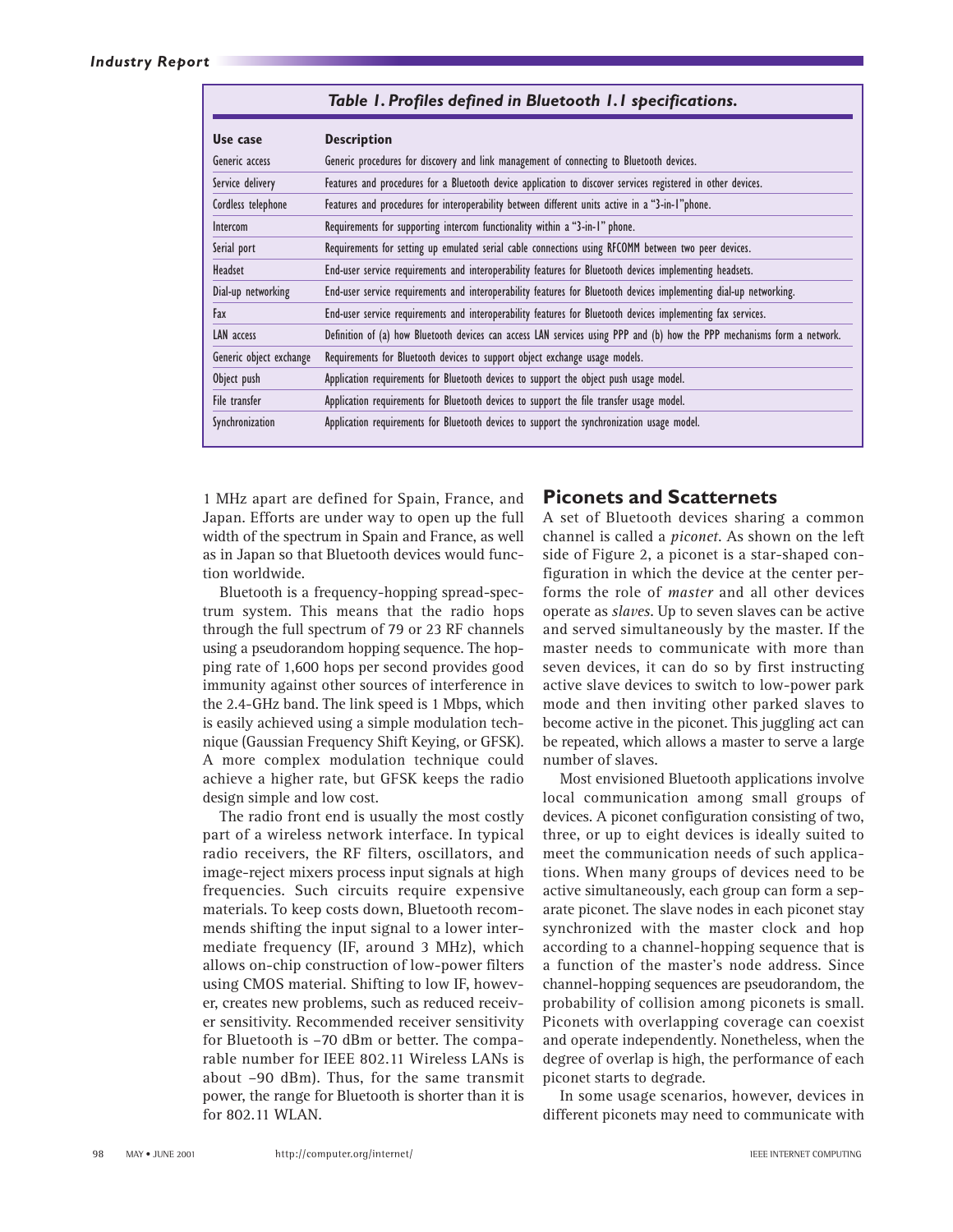each other. Bluetooth defines a structure called *scatternet* to facilitate interpiconet communication. A scatternet is formed by interconnecting multiple piconets. As shown on the right side of Figure 2, the connections are formed by *bridge nodes*, which are members of two or more piconets. A bridge node participates in each member piconet on a time-sharing basis. After staying in a piconet for some time, the bridge can turn to another piconet by switching to its hopping sequence. By cycling through all member piconets, the bridge node can send and receive packets in each piconet and also forward packets from one piconet to another.

A bridge node can be a slave in both piconets or be a slave in one and a master in another.<sup>3</sup> For example, consider a room full of people, where each person has a cell phone and a cordless headset. When users speak into their headsets, only the cell phones paired with their headsets should pick up the signal. In this example, each headset and cell phone pair constitutes a separate piconet. Now suppose these users also want to send text messages from their cell phones to one another. This will be possible only if all piconets are interconnected to form a large scatternet.

The techniques for forming scatternets are still under development.4

## **Inquiry and Paging**

Bluetooth uses a procedure known as *inquiry* for discovering other devices; it uses *paging* to subsequently establish connections with them. Both inquiry and paging are asymmetric procedures. In other words, they involve the inquirer and the inquired (as well as the pager or the paged) devices to perform different actions. This implies that when two nodes set up a connection, each needs to start from a different initial state; otherwise, they would never discover each other. The profile specifications play an important role here, defining the required initial state for each device in all usage scenarios. A symmetric procedure for establishing connections is an ongoing topic of research.<sup>4</sup>

The inquiry and paging are conceptually simple operations, but the frequency-hopping nature of the physical layer makes the low-level details quite complex. Two nodes cannot exchange messages until they agree to a common channel-hopping sequence as well as the correct phase within the chosen sequence. Bluetooth solves this problem simply by mandating the use of a specific inquiry-hopping sequence known to all devices. During inquiry, both nodes (one is the listener and



*Figure 2. Piconet (left) and scatternet (right).The master device at the center of a piconet can serve up to seven slaves; members of two or more piconets are called bridge nodes, which support interpiconet communication.*

the other is the sender) hop using the same sequence; but the sender hops faster than the listener, transmitting a signal on each channel and listening between transmissions for an answer. When more than one listener is present, their replies may collide. To avoid the collision, listeners defer their replies until expiration of a random backoff timer. Eventually the sender device collects some basic information from the listeners, such as the device address and the clock offsets. This information is subsequently used to page the selected listener device.

The communication steps during the paging procedure are similar, except that the paging message is unicast to a selected listener, so the listener need not back off before replying. The sender also has a better estimate of the listener's clock, which enables it to communicate with the listener almost instantaneously. Upon receiving an ACK for the paging message, the sender becomes the master and the listener becomes the slave of the newly formed piconet, and both nodes switch to the piconet's channel-hopping sequence. Later, if necessary, the master and slave roles can be swapped.

The steps for admitting a new slave into an existing piconet are slightly more complex. The master can either start discovering new nodes in its neighborhood and invite them to join the piconet or, instead, wait in scan (listen) state and be discovered by other nodes. With both options, communication in the original piconet must be suspended for the duration of the inquiry and paging process. The latency of admitting a new node into the piconet can be large if the master does not switch to the inquiry or scan modes frequently. This latency can be reduced only at the cost of some piconet capacity. The study of this trade-off is another topic of ongoing research.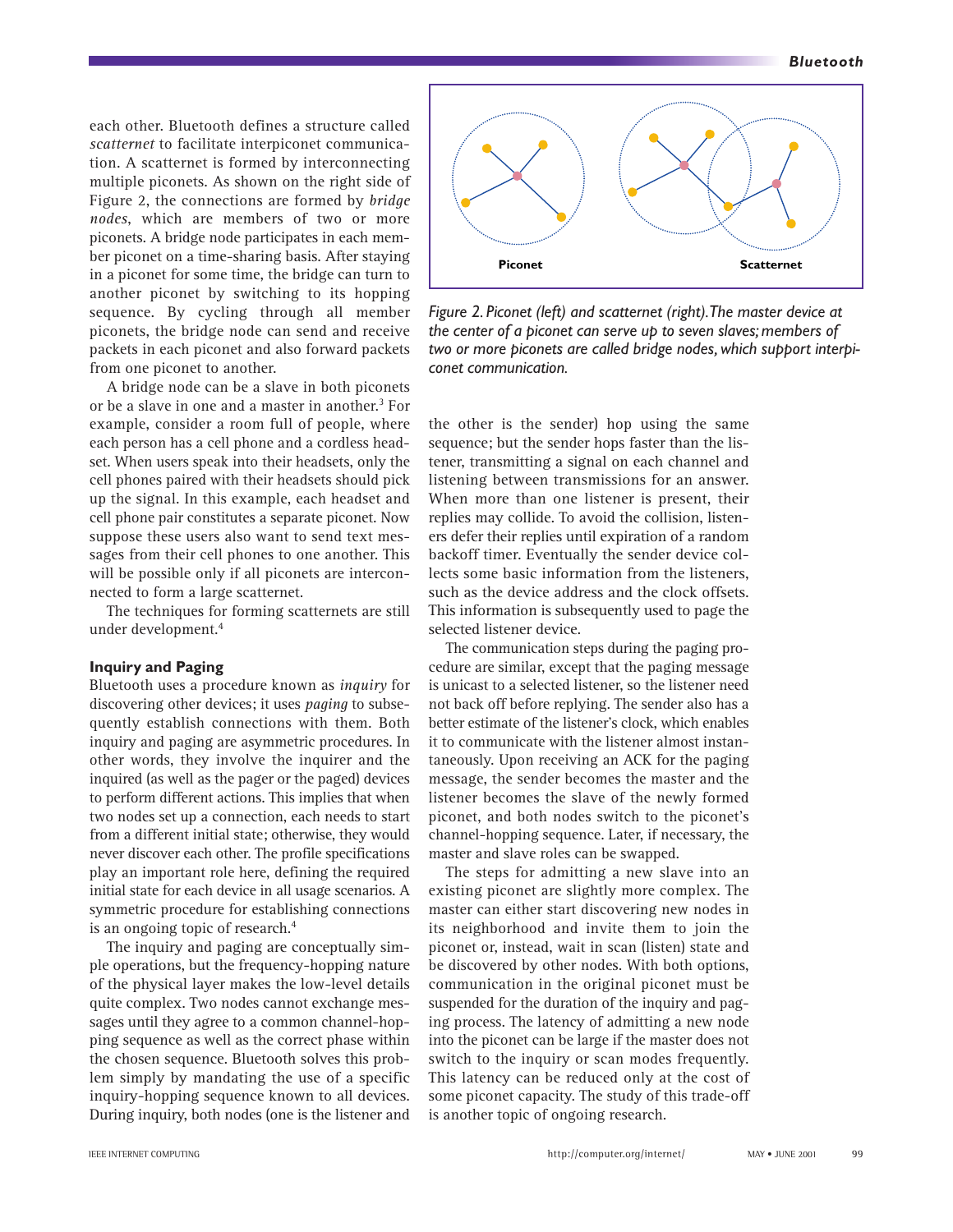| Table 2. Channel throughput for different packet sizes. |                       |                               |                       |                             |                       |                        |  |  |
|---------------------------------------------------------|-----------------------|-------------------------------|-----------------------|-----------------------------|-----------------------|------------------------|--|--|
| Packet size (in slots)                                  |                       | Throughput in Kbps (with FEC) |                       | Throughput in Kbps (no FEC) |                       |                        |  |  |
|                                                         | In slave<br>direction | In master<br>direction        | In slave<br>direction | In master<br>direction      | In slave<br>direction | In master<br>direction |  |  |
|                                                         |                       |                               | 108.8                 | 108.8                       | 172.8                 | 172.8                  |  |  |
|                                                         |                       |                               | 387.2                 | 54.4                        | 585.6                 | 86.4                   |  |  |
|                                                         |                       |                               | 477.8                 | 36.3                        | 773 J                 | 57.6                   |  |  |

## **Low-Power Modes**

Bluetooth offers different low-power modes for improving battery life. Piconets are formed on demand when communication among devices is ready to take place. At all other times, devices can be either turned off or programmed to wake up periodically to send or receive inquiry messages. When a piconet is active, the slaves stay powered on to communicate with the master. It is possible to switch a slave into a low-power mode whereby it sleeps most of the time and wakes up only periodically.

Three types of low-power modes have been defined:

- *Hold mode* is used when a device should be put to sleep for a specified length of time. As described earlier, the master can put all its slaves in the hold mode to suspend activity in the current piconet while it searches for new members and invites them to join.
- *Sniff mode* is used to put a slave in a low-duty cycle mode, whereby it wakes up periodically to communicate with the master.
- *Park mode* is similar to the sniff mode, but it is used to stay synchronized with the master without being an active member of the piconet. The park mode enables the master to admit more than seven slaves in its piconet.

# **Piconet Channel**

As soon as a piconet is formed, communication between the master and the slave nodes can begin. The piconet channel is divided into 625-microsecond intervals, called slots, where a different hop frequency is used for each slot. The channel is shared between the master and the slave nodes using a frequency-hop/time-division-duplex (FH/TDD) scheme whereby master-slave and slavemaster communications take turns. Slave-to-slave communication is not supported at the piconet layer. If two slaves need to communicate peer to peer, they can either form a separate piconet or use a higher layer protocol, such as IP over PPP (see

Figure 1), to relay the messages via the master.

At a 1-Mbps link speed, a 625 microsecond slot time is equivalent to the transmission time of 625 bits. However, a single slot packet size in Bluetooth is only 366 bits. This reserves enough guard time to let the frequency synthesizers hop to the next

channel frequency and stabilize. Discounting space for the headers leaves 30 bytes for the user payload.

## **Synchronous Link**

To transmit real-time voice, an application must reserve a slot in both directions at regular intervals. In Bluetooth terminology, this is called a synchronous (SCO) link. An SCO link can transport telephone-grade voice. The speech coder generates 10 bytes every 1.25 milliseconds. Since a baseband packet can carry up to 30 bytes in each slot, only one slot in each direction is needed every 3.75 ms (or every sixth slot). The packet type that carries 30 voice bytes is called an *HV3 packet*. This packet is transmitted without coding or protection, and is not retransmitted if it is lost.

To cope with bit errors when the channel conditions are not perfect, some forward error correction (FEC) should be added to the voice payload. An HV2 packet carries 20 bytes of voice plus 10 bytes of redundant data (2/3 FEC code). Since 20 bytes of speech is generated in 2.5 ms, the SCO link should reserve one slot in each direction every 2.5 ms (or every fourth slot). To cope with extreme channel conditions, the baseband specification also defines an HV1 packet that carries only 10 bytes of speech and 20 bytes of FEC code. An HV1 SCO link uses up the entire channel capacity. This means that all data transfer sessions will be suspended when an HV1 SCO connection is in progress.

#### **Asynchronous Link**

Data communication between a master-slave pair involves a different set of considerations. For example, the data payload must be protected by a cyclic redundancy check (CRC) so that the receiver can determine whether the received bits are in error. When losses occur, the baseband layer should retransmit the data. Furthermore, to make efficient use of the piconet channel, slots should be allocated on demand, instead of being reserved for the usage duration. A data path between a master-slave pair meeting all of these requirements is called an asynchronous data link (ACL). SCO links have pri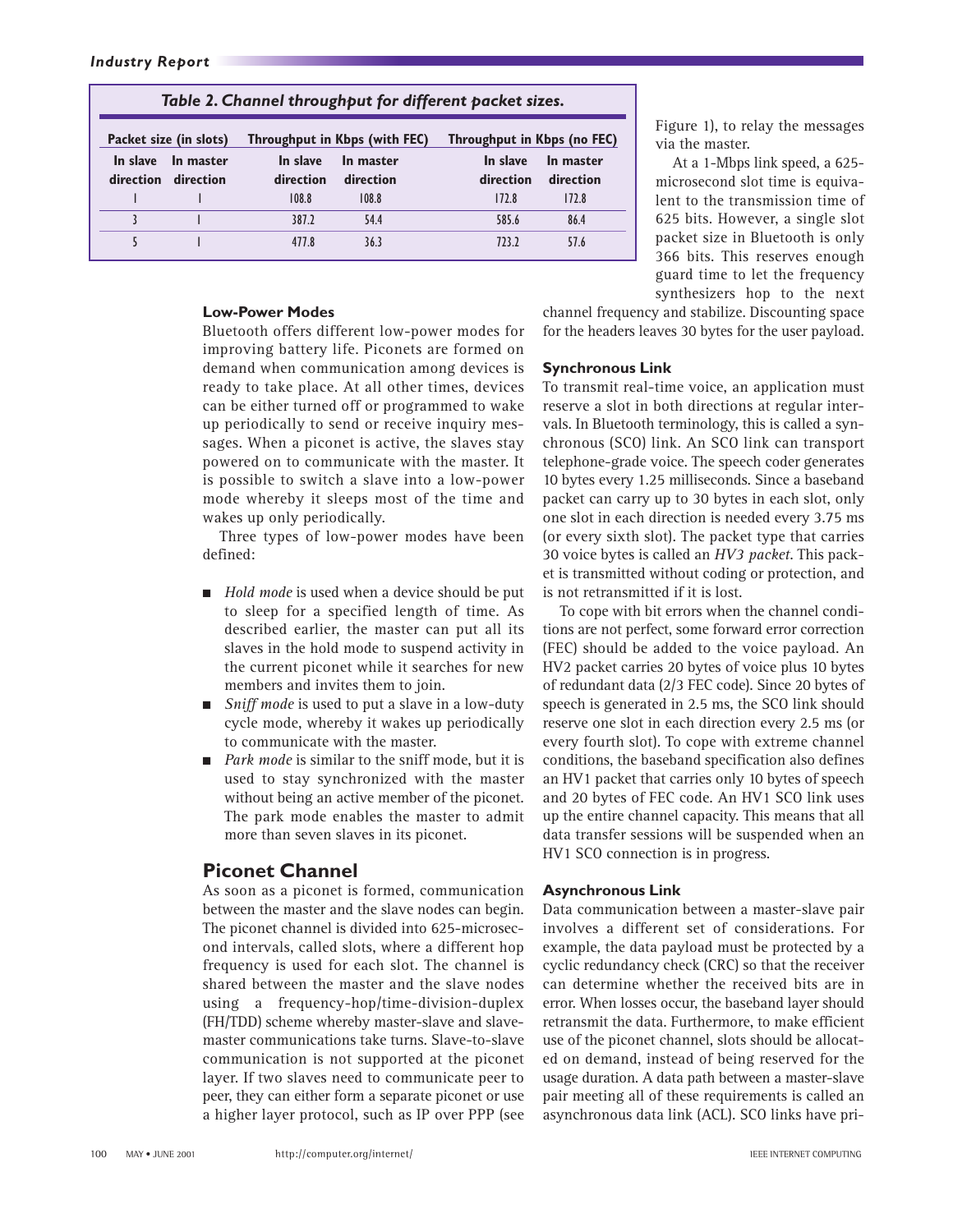ority over data, so ACLs can claim only unused slots. Only a single ACL can exist between a master and a slave.

The master is responsible for distributing available slots among all ACLs. This scheme has two advantages:

- the master can ensure that the slave transmissions do not collide; and
- the slots can be allocated to satisfy the quality of service (QoS) requirement of each ACL. The master can grant more bandwidth to a slave by polling it more frequently or by changing the packet size.

The baseband specification does not mandate the use of any specific slot-allocation scheme. Chip vendors can choose any policy that fits their target applications.

As with SCO packets, the payload size of singleslot ACL packets is limited to 30 bytes. After discounting space for the higher layer headers and the CRC, only 27 bytes are left to transport application data. When FEC is added, the available space goes down to 17 bytes. To improve channel efficiency, the baseband specification has defined multislot packets, which are three or five slots long and transmitted in consecutive slots. The transmitter stays fixed on a hop frequency during the length of packet transmission and skips over the missed hops after the transmission is complete. This reduces the effective channel-hopping rate, but increases the channel efficiency because of fewer hops.

Table 2 shows the achievable throughput in the master-to-slave and slave-to-master directions as a function of packet size, with and without FEC. Although link speed is 1 Mbps, achievable aggregate throughput can range from 217.6 Kbps to 780.8 Kbps. The presence of an HV3 or HV2 SCO link significantly reduces the achievable throughput of an ACL.

## **Logical Link Control and Adaptation Protocol**

L2CAP can be viewed as the data plane of the Bluetooth link layer (see Figure 3). Because the baseband packet size is too small for transporting higher layer packets, a thin layer is needed for exporting a bigger packet size to the higher layers. While a number of generic segmentation and reassembly protocols could be used or adapted for use over ACLs, the Bluetooth SIG instead defined L2CAP, which is highly optimized to work in conjunction with the baseband layer. For example,



*Figure 3. Lower part of stack. L2CAP can be viewed as the data plane of Bluetooth's link layer.*

L2CAP does not support integrity checks because the baseband packets are already CRC protected. Likewise, it is assumed that the lower layer delivers packets both reliably and in sequence. These two assumptions significantly simplify the design of segmentation and reassembly logic. The only caveat is that L2CAP will not work if used over any media other than the Bluetooth baseband.

The multiplexing and demultiplexing of higher layer protocols is supported using channels, multiple instances of which can be created between any two L2CAP endpoints. Each higher layer protocol or data stream is carried in a different channel. The L2CAP channels are connection oriented in the sense that they require an explicit phase to establish the channel, during which both ends choose a local name (channel identifier) and communicate it to the other end. Subsequently, each packet sent over the channel is tagged with the channel identifier, which—within the context of the receiver—uniquely identifies the source as well as the protocol being transported over the channel.

The L2CAP specification also defines a connectionless channel for supporting broadcast and multicast group communication, but this feature is not yet fully developed.

#### **Service Discovery Protocol**

Both ends of a Bluetooth link must support compatible sets of protocols and applications to successfully exchange data. In some cases it may also be necessary to configure protocol and stack parameter settings before applications can be started. Such configuration settings cannot be chosen statically, since some parameters may require adjustment to match the features and services supported by the peer Bluetooth device.

Bluetooth's SDP provides a standard means for a Bluetooth device to query and discover services supported by a peer Bluetooth device. SDP is a client-server protocol. The server maintains a list of service records, which describe the characteris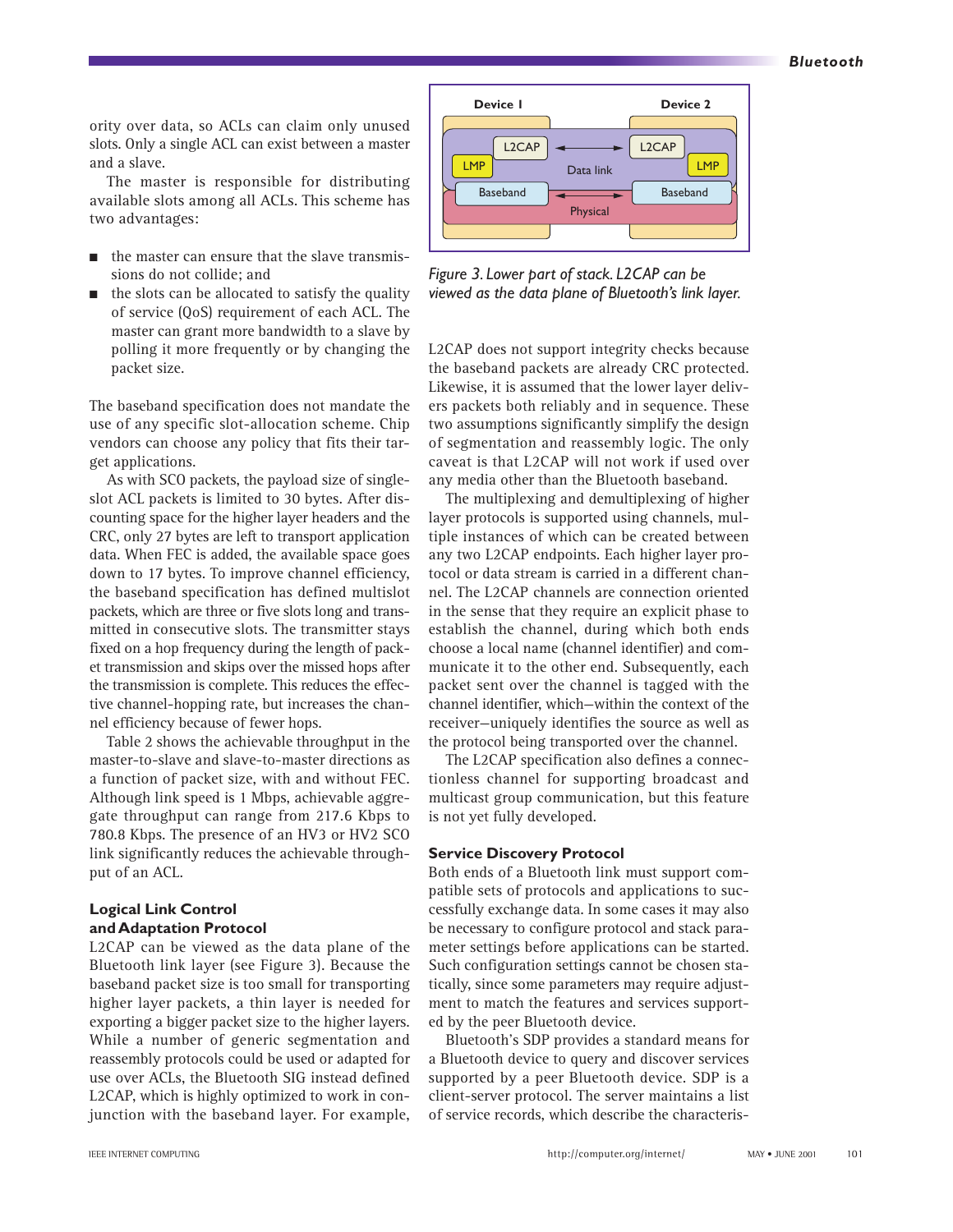tics of services hosted at the server. By issuing SDP queries, a client can browse all available service records maintained at the server or retrieve specific attribute values from a service record.

In addition to defining query and response protocol formats, the SDP specification also defines a standard method for describing service attributes. Service attributes are represented using an <identifier, value> pair. The 1.1 specification defines some of the commonly used services, but developers have the freedom to define new subclasses of the standard services or to create new services on their own.

Since new service definitions do not require any coordination with the Bluetooth SIG numbering authority, it is necessary to ensure that two independently created service definitions do not conflict. Collisions are avoided by associating each service definition with a universally unique identifier (UUID) which is generated once at the time a service is defined. UUIDs of the services defined by the Bluetooth SIG are included in the assigned numbers document.

If the client already knows the UUID of the service it is looking for, it can query the SDP server for specific service attributes. Alternatively, the client can browse the list of available services and select from the list. These are the only two search options supported in SDP. Although other IP-based service discovery protocols, such as SLP and Jini, provide richer service description schema and more powerful search capabilities, the Bluetooth SDP has two advantages:

- The majority of version-1.1-compliant Bluetooth devices will be non-IP devices. Requiring them to support IP only for the sake of supporting SLP would be costly.
- SDP is optimized to run over L2CAP. Its limited search capabilities and non-text-based attribute-id and attribute-value descriptions lend an efficient and small footprint implementation for small devices.

SDP provides a mechanism only for retrieving service information from other devices. Methods of invoking those services are outside the scope of SDP.

#### **Link Manager Protocol**

Before a device can establish the L2CAP channel, the link manager must carry out a number of baseband-specific actions, such as piconet creation, master-slave role assignments, and link configuration. These functions belong to the control plane of the Bluetooth link layer and require the link manager to exchange LMP messages over the air link. Depending on the operating environment, the link manager must adjust a number of piconet and link-specific parameters. For example, the peer-link controller can be instructed to switch to a low-power mode, adjust its power level, increase the packet size, and change the requested QoS on an ACL.

Security can also be configured using LMP messages. Before a data or voice exchange can begin, Bluetooth devices should be able to authenticate each other. Likewise, transmission over the air link must be encrypted to provide protection from eavesdroppers. Both objectives are easy to achieve when a security association already exists between a pair of devices. The link manager can use the shared secret key to verify the peer device's authenticity as well as to negotiate a link key for encryption. A typical session between two Bluetooth devices begins with the formation of a piconet, followed by the exchange of LMP messages first to authenticate and then to negotiate new encryption keys with the peer device. Only upon successful completion of the LMP handshake can further data exchange or voice communication take place.

The level of security built into the version 1.1 specifications is satisfactory so long as the initial security associations are computed in a secure fashion. The baseband and LMP specifications also define a method, called *pairing*, for creating a new security association between two devices when they pair for the first time. The method uses an out-ofband channel for creating a security association, which is then used as a seed to compute a cryptographically secure shared secret key. By out-of-band channel I mean a user typing a randomly chosen PIN number on both devices. Clearly, the security of a pairing phase is limited by a user's ability to choose good PIN numbers. In scenarios when one device in the pair does not have a keypad, security can be further compromised if the chosen PIN is transmitted to the other device in clear text.

## **Putting the Pieces Together**

The ultimate objective of the Bluetooth specifications is to allow multivendor applications to interoperate. Different applications may run on different devices, and each device may use a protocol stack from one vendor and a Bluetooth chip from another. Yet interoperability among applications is achieved when different implementations comply with the same core and profiles specifications.